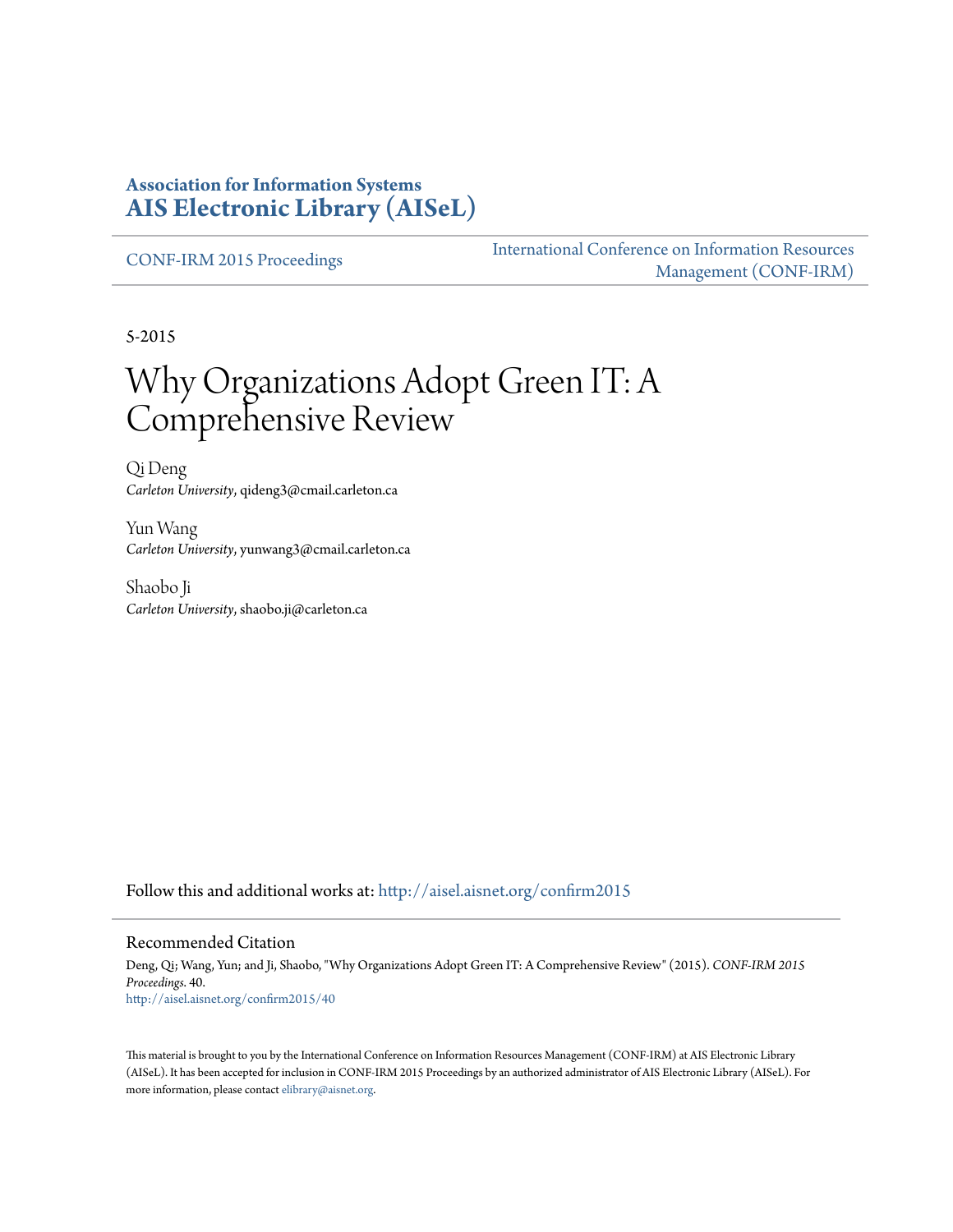# **P11. Why Organizations Adopt Green IT: A Comprehensive Review**

Qi Deng Carleton University qideng3@cmail.carleton.ca

Yun Wang Carleton University yunwang3@cmail.carleton.ca

> Shaobo Ji Carleton University shaobo.ji@carleton.ca

### *Abstract*

Recently, Green IT has become one of the hottest topics in IS field. Among questions related to Green IT, the first one is "Why organizations adopt Green IT". Just like there is no consensus on what Green IT is, no consistent answer has been proposed for this question. Beginning with a clarification of the definition of Green IT, this paper reviewed and summarized the predictors of organizational adoption of Green IT identified by previous studies. Based on the TOE framework, a taxonomy was provided in this paper. Several critical observations were discussed as well.

### *Keywords:*

Green IT, Green IT adoption, taxonomy, TOE framework

### **1. Introduction**

As one of the triple bottom line, i.e., social, environmental and financial (Elkington, 1994), environmental sustainability has been identified as one of chief executive officers' major issues of concern in global surveys (IBM 2008; McKinsey 2009). With potential power to address energy and environmental issues, Green IT has become an emerging topic, gaining increasing attention from both practitioners and scholars (Elliot, 2007). According to a report surveying 426 companies in North America and a total of 1052 worldwide, 86 percent of companies stated that it is important to implement Green IT initiatives (Symantec, 2009).

Despite its widely use, Green IT has been conceptualized in a number of ways, with wider or narrower scope, and with a variety of terminologies and concepts (Dedrick, 2010), such as Green IS (Jenkin, Webster & McShane, 2011; Watson, Boudreau & Chen, 2010), IT for Green (Cai, Chen & Bose, 2013; Faucheux & Nicolaï, 2011), Green IS & IT (Chen, Watson, Boudreau & Karahanna, 2009), environmentally sustainable ICT (Elliot, 2007). A summary of related terminologies and their definitions is presented in Appendix 1. To be associated with other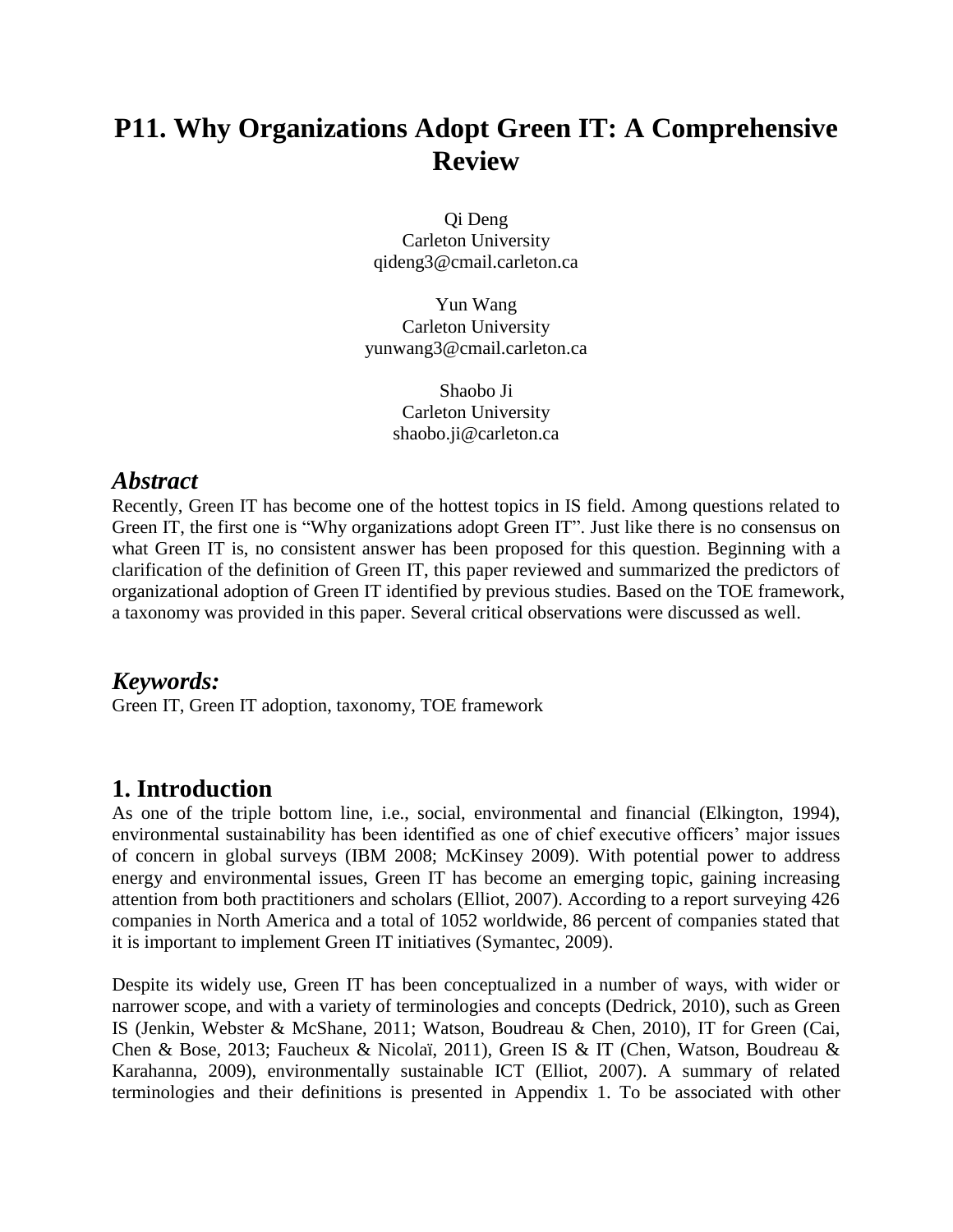studies addressing Green IT adoption, we adopt the definition of Green IT proposed by Cai et al. (2013). *Green IT refers to the practice of designing, manufacturing, using and disposing of computer, servers and associated subsystems efficiently and effectively with minimal or no impact on the environment.*

Although many organizations are actively pursuing Green IT for a number of reasons, e.g., reducing power consumption and carbon emissions, improving systems performance and use, saving space, the main determinants for Green IT adoption are not clear. As suggested by Brooks, Wang and Sarker (2010), to understand Green IT adoption, one needs to know the motives for a company to adopt Green IT. In IS academic community, many studies, both conceptual and empirical, have addressed Green IT adoption from different perspectives (e.g., Bose & Luo, 2011; Butler, 2011; Chen et al., 2009; Gholami, Sulaiman, Ramayah & Molla, 2013; Kuo, 2010; Molla, 2009; Molla & Abareshi, 2011; Sarkar & Young, 2009; Sayeed & Gill, 2009). While these studies have identified several predictors, few of them are holistic. Since adoption of Green IT involves so many aspects of organization, it is crucial to take the holistic view to explain such behavior exhaustively. Furthermore, while the topic of Green IT is still in its infancy, more studies are needed for further examinations.

Embracing a holistic view, this paper has two objectives: 1) to review and categorize the extant predictors of organizational adoption of Green IT in research area. A comprehensive review could help to assess the current state of knowledge with respect to understanding organizational adoption of Green IT; 2) to propose several directions for future research based on the review. The rest of this paper is organized as follows. Section two introduces the research method used in this study. Section three presents a comprehensive review of extant predictors of organizational adoption of Green IT based on a proposed taxonomy. Section four provides several observations and discussions based on the review findings.

# **2. Research Method**

Given that research in Green IT is still emerging and there are relatively few publications (Lei & Ngai, 2013; Brooks et al., 2010), we included relevant papers included in both IS academic journals and IS conferences in the literature search. First, we conducted title search, using key words "Green IT/IS" and "green information system/technology" without published date limitation, in eight top academic IS journals (i.e., *MIS Quarterly, Information Systems Research, Information Systems Journal, Journal of the Association for Information Systems, Journal of Management Information Systems, Journal of Strategic Information Systems, European Journal of Information Systems, Decision Support Systems*). The search resulted in only 5 papers (1 from MISQ and 4 from JSIS). The result confirmed our expectation of the scarcity of journal paper on this topic. To include more samples, we searched the eLibrary of *Association for Information Systems* site [\(www.aisnet.org\)](http://www.aisnet.org/), because it's considered as the most comprehensive portal for IS field, and followed the same procedure as that of journal paper search. The search resulted in 97 papers included in various conference proceedings such as ICIS, AMCIS, and PACIS. In total, a total of 102 papers on Green IT/IS were identified based on initial search criteria. Next, we eliminated unrelated papers by examining their title and abstracts and then reviewed the remaining papers one by one to determine their qualifications. Overall, 14 papers were identified and included in the final analysis on Green IT adoption.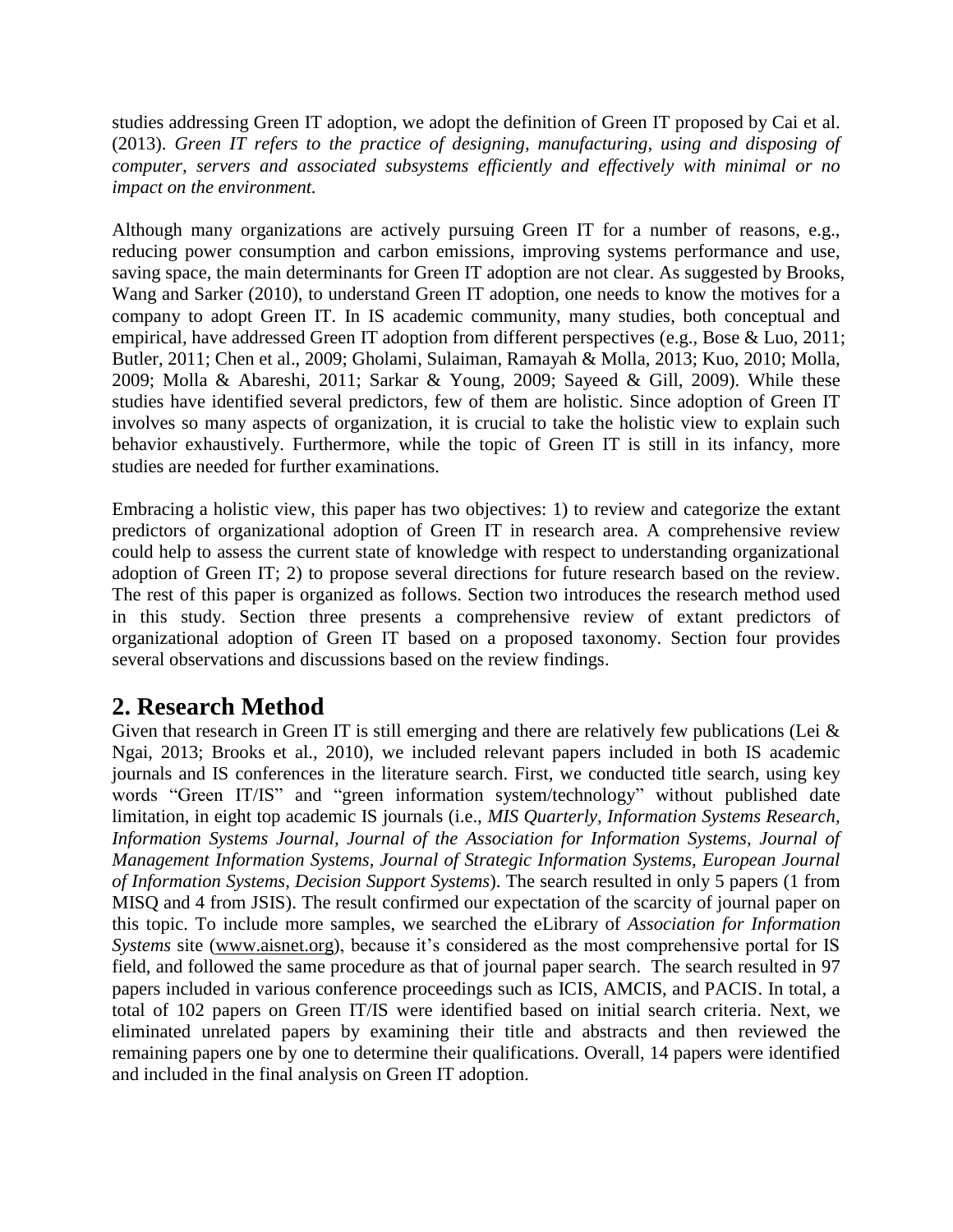# **3. Why Organizations Adopt Green IT 3.1 Extant Predictors of Organizational Adoption of Green IT**

Several researches have studied why organizations adopt Green IT. While each of these studies makes important and unique contributions to the knowledge on organizational adoption of Green IT, different dependent variables have been used, such as Green IT adoption (Chen et al., 2009; Lei & Ngai, 2013; Molla, 2008; Molla & Abareshi, 2011), Green IS adoption (Gholami et al., 2013; Lei & Ngai, 2012), Green IT initiative/initialization (Bose & Luo, 2011; Simmonds & Bhattacherjee, 2014), extent of Green IT (Kuo, 2010; Schmidt, Erek, Kolbe & Zarnekow, 2010), Intention to Green IT adoption (Lei & Ngai, 2014; Molla, 2008). Some studies employed the process view and differentiated between Green IT initiation and Green IT adoption; while others, taking the view of manager, discriminated between intention to Green IT adoption and Green IT adoption. Although different terminologies have been used in different studies, the predictors (independent variables) identified in these studies can be viewed as antecedents of Green IT adoption. Since the goal for this study is to take a holistic review and to understand the reasons why Green IT is adopted in organizations, we treated all predictors identified in these studies equally and examined them thoroughly based on their research contexts. Table 1 describes the studies identified. For each of the studies, the theoretical foundations, type (i.e., empirical vs. conceptual), core constructs, components/predictors and definitions have been examined.

| <b>Citation</b>                                                                    | <b>Theoretical</b><br><b>Foundations</b>                                                                                    | <b>Typ</b><br>e <sup>1</sup> | <b>Core Constructs</b> | <b>Components and Definitions<sup>2</sup></b>                                                         |  |  |  |
|------------------------------------------------------------------------------------|-----------------------------------------------------------------------------------------------------------------------------|------------------------------|------------------------|-------------------------------------------------------------------------------------------------------|--|--|--|
| Cai,                                                                               | Porter's                                                                                                                    | E                            | Political              | <b>Public concerns (+, NS)</b> : "interests of the community stakeholders and the public." (p. 4)     |  |  |  |
| Chen $&$                                                                           | concept of                                                                                                                  |                              |                        | <b>Regulatory Forces (+, NS)</b> : "influences from government and laws/regulations." ( $p. 4$ )      |  |  |  |
| <b>Bose</b>                                                                        | Economic<br>competitive<br><b>Cost reduction</b> $(+, S)$ : "a firm can obtain competitive advantage by selling products or |                              |                        |                                                                                                       |  |  |  |
| (2013)                                                                             | advantage;                                                                                                                  |                              |                        | services with the lowest cost in its industry." $(p, 5)$                                              |  |  |  |
|                                                                                    | Diffusion of                                                                                                                |                              |                        | Differentiation $(+, S)$ : "a firm can use differentiation strategies to create unique features       |  |  |  |
| Innovation                                                                         |                                                                                                                             |                              |                        | for its products or its services." $(p, 5)$                                                           |  |  |  |
|                                                                                    | (DOI) Theory                                                                                                                |                              | Perceived              | Or perceived innovation complexity (-, NS), "refers to the degree to which as innovation              |  |  |  |
|                                                                                    |                                                                                                                             |                              | Complexity             | is perceived as relatively difficult to understand and use." $(p, 5)$                                 |  |  |  |
| Chen et                                                                            | Institutional                                                                                                               | E                            | Mimetic                | Frequency-based imitation (+, NS): "mimetic pressure arises from the number of other                  |  |  |  |
| al.                                                                                | Theory;                                                                                                                     |                              | Pressures $(+)$        | organizations that have adopted a certain practice." $(p, 5)$                                         |  |  |  |
| (2009)                                                                             | <b>Outcome-based imitation</b> $(+, S)$ : "organizations are motivated to adopt a given practice<br>Natural                 |                              |                        |                                                                                                       |  |  |  |
| Resource<br>because of the favorable results achieved by other adopters." $(p, 5)$ |                                                                                                                             |                              |                        |                                                                                                       |  |  |  |
|                                                                                    | <b>Based View</b>                                                                                                           |                              | Coercive               | <b>Imposition-Based Coercion</b> (+, PS): regulations (e.g., public policy, industrial                |  |  |  |
|                                                                                    | (NRBV)                                                                                                                      |                              | Pressures $(+)$        | regulation).                                                                                          |  |  |  |
|                                                                                    |                                                                                                                             |                              |                        | Inducement-Based Coercion (+, PS): "important supply chain partners often possess the                 |  |  |  |
|                                                                                    |                                                                                                                             |                              |                        | power to create strong inducements for a focal organization to comply with their                      |  |  |  |
|                                                                                    |                                                                                                                             |                              |                        | demands." $(p, 7)$                                                                                    |  |  |  |
|                                                                                    |                                                                                                                             |                              | Mimetic $\times$       | "Between coercive and mimetic pressures, the presence of one is very likely to add to the             |  |  |  |
|                                                                                    |                                                                                                                             |                              | Coercive $(+, PS)$     | institutional legitimacy suggested by the other.  Therefore, the presence of one pressure             |  |  |  |
|                                                                                    |                                                                                                                             |                              |                        | reinforces the effect of the other." $(p. 7-8)$                                                       |  |  |  |
| Gholami                                                                            | Belief-Action-                                                                                                              | E                            | <b>Macro Factors</b>   | <b>Coercive pressure</b> $(+, S)$ : "pressure from regulatory bodies, suppliers, and customers." (p.  |  |  |  |
| et al.                                                                             | Outcome                                                                                                                     |                              | (antecedents of        | 432)                                                                                                  |  |  |  |
| (2013)                                                                             | Framework;                                                                                                                  |                              | Attitude)              | Mimetic pressure (+, NS): "mimetic isomorphism suggests that firms will follow leading                |  |  |  |
|                                                                                    | Institutional                                                                                                               |                              |                        | firms who have realized benefits from being the first movers in the industry." $(p. 433)$             |  |  |  |
|                                                                                    | Theory                                                                                                                      |                              | Micro (Belief          | <b>Attitude</b> $(+, S)$ : "an affective characteristic of senior managers; it measures the extent to |  |  |  |

<sup>&</sup>lt;sup>1</sup> For type of study, "E" means empirical study and "C" means conceptual study.

 $\overline{a}$ 

 $2^{2+}$ /-": (in the column of "Components and Definitions") the component is hypothesized to be positively/negatively related to the construct it belongs; (in the column of "Core Construct") the construct is hypothesized to be positively/negatively related to Green IT adoption; "S": The hypothesis is supported; "NS": The hypothesis is not Supported; "PS": The hypothesis is partially Supported.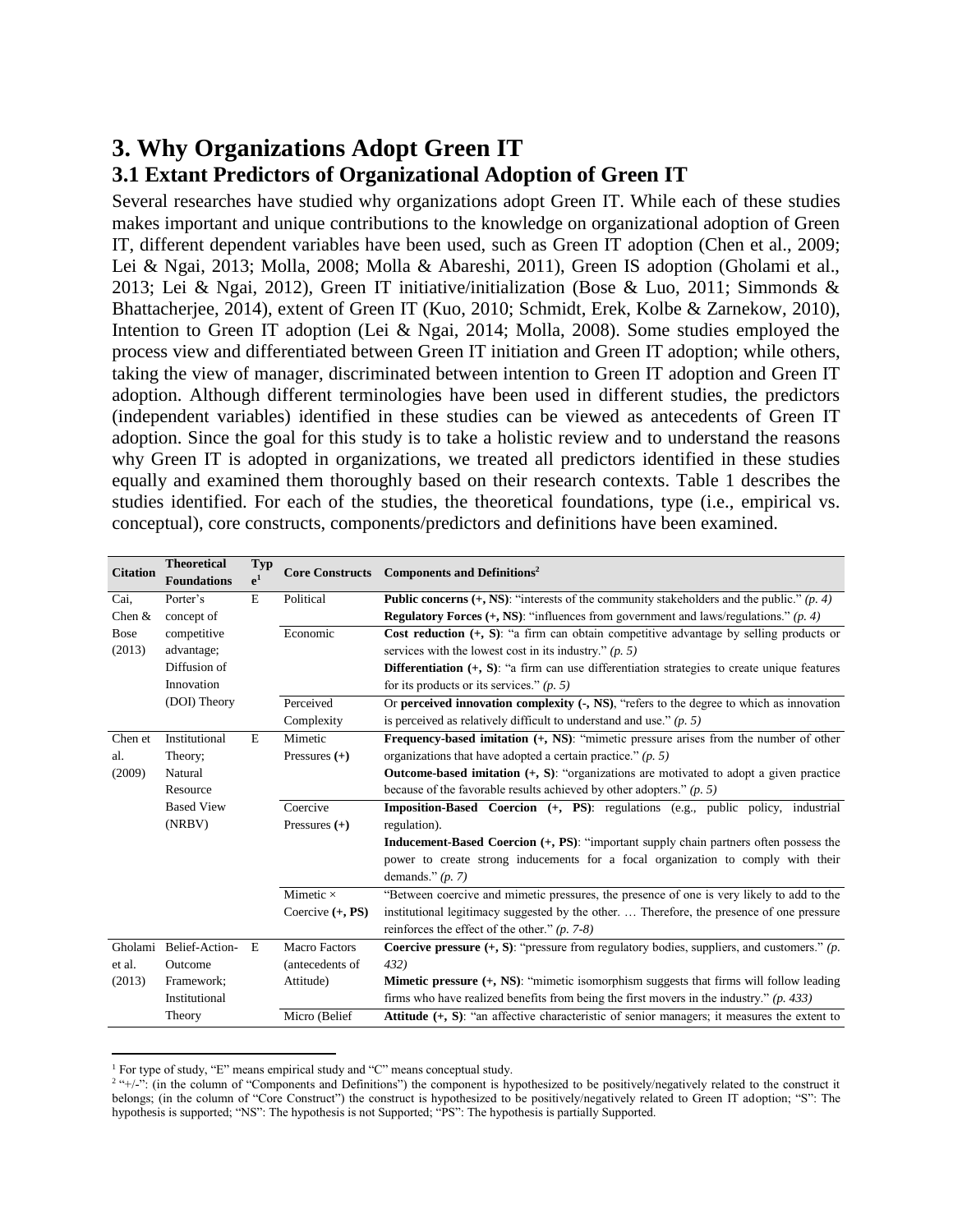|               |                |             | Factors)                                      | which they are aware of and interested in Green IS." $(p. 432)$<br><b>Consideration of Future Consequences (CFC)</b> $(+, S)$ : "Individuals low in CFC, attach a<br>high degree of importance to the immediate consequences of behavior; whereas those high<br>in CFC attach a high degree of importance to the future consequences of behavior." $(p.432)$                                                                                                                                                                                                                                                                                                                                                                                                                                                                                                                                                                                                                                                                                                                                           |
|---------------|----------------|-------------|-----------------------------------------------|--------------------------------------------------------------------------------------------------------------------------------------------------------------------------------------------------------------------------------------------------------------------------------------------------------------------------------------------------------------------------------------------------------------------------------------------------------------------------------------------------------------------------------------------------------------------------------------------------------------------------------------------------------------------------------------------------------------------------------------------------------------------------------------------------------------------------------------------------------------------------------------------------------------------------------------------------------------------------------------------------------------------------------------------------------------------------------------------------------|
| Kuo<br>(2010) |                | E           | Motivational<br>Factors                       | Competitive pressures: "initiatives that reduce costs, generate revenues or improve<br>efficiencies." $(p, 2)$<br>External competitive pressures (NS): "arise from external market forces in the form<br>of mimetic institutional pressures." $(p, 2)$<br>Bottom line considerations (S): "comprised solely of economic drivers such as<br>$\bullet$<br>tangible cost savings from IT operations." $(p, 2)$<br>Legitimation pressures: "initiatives are based on satisfying government, local community<br>and stakeholders and complying with norms and regulations in order to avoid penalties and<br>lessen risks." $(p. 2)$<br>Normative legitimation pressures (S): "when cultural expectations press<br>$\bullet$<br>organizations to act in a legitimate way." $(p, 2)$<br>Coercive legitimation pressures (NS): "when organizations are driven to act alike<br>because of governmental laws and regulations." $(p, 2)$<br>Social responsibility pressures (NS): "organizations act from 'a sense of obligation,<br>responsibility or philanthropy rather than out of self-interest'." $(p, 2)$ |
|               |                |             | Organizational<br>Factors                     | Organizational capabilities (NS): "such as ongoing operational costs, the complexity of<br>processes, the availability of resources and the capability of the organization to adapt." $(p$ .<br>3)<br><b>Management influences (S)</b> : support from senior management champion. $(p, 3)$                                                                                                                                                                                                                                                                                                                                                                                                                                                                                                                                                                                                                                                                                                                                                                                                             |
|               |                |             | Technological                                 | Including technological context, technology facilitation, the complexity of initiatives and                                                                                                                                                                                                                                                                                                                                                                                                                                                                                                                                                                                                                                                                                                                                                                                                                                                                                                                                                                                                            |
|               |                |             | Constraints (NS)                              | the limitations posed by software, hardware and technological infrastructure.                                                                                                                                                                                                                                                                                                                                                                                                                                                                                                                                                                                                                                                                                                                                                                                                                                                                                                                                                                                                                          |
| Molla         | Theories of    |             | E; E Eco-efficiency $(+,$                     | "Desire to improve eco-sustainability while at the same time pursuing economic                                                                                                                                                                                                                                                                                                                                                                                                                                                                                                                                                                                                                                                                                                                                                                                                                                                                                                                                                                                                                         |
| (2009);       | organizational |             | S)                                            | objectives." $(p. 8)$                                                                                                                                                                                                                                                                                                                                                                                                                                                                                                                                                                                                                                                                                                                                                                                                                                                                                                                                                                                                                                                                                  |
| Molla &       | motivation;    |             | Eco-effectiveness                             | "Eco-sustainability motives associated with beliefs and value system of the organization                                                                                                                                                                                                                                                                                                                                                                                                                                                                                                                                                                                                                                                                                                                                                                                                                                                                                                                                                                                                               |
| Abaresh       | Eco-           |             | $(+, S)$                                      | out of deep concern for the natural environment and to achieve sociopolitical outcomes."                                                                                                                                                                                                                                                                                                                                                                                                                                                                                                                                                                                                                                                                                                                                                                                                                                                                                                                                                                                                               |
| i(2011)       | sustainability |             |                                               | (p. 8)                                                                                                                                                                                                                                                                                                                                                                                                                                                                                                                                                                                                                                                                                                                                                                                                                                                                                                                                                                                                                                                                                                 |
|               |                |             | Eco-responsive<br>$(+, NS)$<br>Eco-legitimacy | "Desire to improve eco-sustainability either due to green opportunities or in response to<br>actions and/or demands of competitors, customers, suppliers and market forces." $(p, 8)$<br>"Desire to improve eco-sustainability due to political and social pressures facing a                                                                                                                                                                                                                                                                                                                                                                                                                                                                                                                                                                                                                                                                                                                                                                                                                          |
|               |                |             | $(+, PS)$                                     | company." $(p. 8)$                                                                                                                                                                                                                                                                                                                                                                                                                                                                                                                                                                                                                                                                                                                                                                                                                                                                                                                                                                                                                                                                                     |
| Sarkar        | Institutional  | E           | Managerial                                    | <b>Effective cost model</b> (+, S): "cost reduction need for such a comprehensive model                                                                                                                                                                                                                                                                                                                                                                                                                                                                                                                                                                                                                                                                                                                                                                                                                                                                                                                                                                                                                |
| &             | Theory;        |             | Attitudes                                     | establishing an explicit link between green IT initiatives and resultant cost savings." $(p, 8)$                                                                                                                                                                                                                                                                                                                                                                                                                                                                                                                                                                                                                                                                                                                                                                                                                                                                                                                                                                                                       |
| Young         | Theory of      |             |                                               | Awareness programs (+, S): "educate their colleagues in the organisation about the                                                                                                                                                                                                                                                                                                                                                                                                                                                                                                                                                                                                                                                                                                                                                                                                                                                                                                                                                                                                                     |
| (2009)        | Reasoned       |             |                                               | benefits of Green IT, and de-mystify misconceptions surrounding the issue." $(p, 8)$                                                                                                                                                                                                                                                                                                                                                                                                                                                                                                                                                                                                                                                                                                                                                                                                                                                                                                                                                                                                                   |
|               | Action (TRA)   |             | External                                      | <b>Customer requirements</b> $(+, S)$ : "customers were keen on Green-enabled IT services as                                                                                                                                                                                                                                                                                                                                                                                                                                                                                                                                                                                                                                                                                                                                                                                                                                                                                                                                                                                                           |
|               |                |             | Influences                                    | this allowed them to report on their carbon footprint in accordance with the government                                                                                                                                                                                                                                                                                                                                                                                                                                                                                                                                                                                                                                                                                                                                                                                                                                                                                                                                                                                                                |
|               |                |             |                                               | regulations." $(p. 8)$                                                                                                                                                                                                                                                                                                                                                                                                                                                                                                                                                                                                                                                                                                                                                                                                                                                                                                                                                                                                                                                                                 |
|               |                |             |                                               | <b>Government regulations</b> $(+, S)$ : "Australian environmental regulatory agencies were                                                                                                                                                                                                                                                                                                                                                                                                                                                                                                                                                                                                                                                                                                                                                                                                                                                                                                                                                                                                            |
|               |                |             |                                               | close to mandating carbon footprint reporting schemes." $(p. 7)$                                                                                                                                                                                                                                                                                                                                                                                                                                                                                                                                                                                                                                                                                                                                                                                                                                                                                                                                                                                                                                       |
| Schmidt       | Technology     | $\mathbf E$ | Importance $(+)$                              | Corporate management $(+, S)$ : The IT department is approached frequently by the                                                                                                                                                                                                                                                                                                                                                                                                                                                                                                                                                                                                                                                                                                                                                                                                                                                                                                                                                                                                                      |
| et al.        | Acceptance     |             |                                               | corporate management with the topic of Green IT.                                                                                                                                                                                                                                                                                                                                                                                                                                                                                                                                                                                                                                                                                                                                                                                                                                                                                                                                                                                                                                                       |
| (2010)        | Model (TAM);   |             |                                               | <b>Environmental engagement</b> $(+, S)$ : How would you rate the environmental engagement                                                                                                                                                                                                                                                                                                                                                                                                                                                                                                                                                                                                                                                                                                                                                                                                                                                                                                                                                                                                             |
|               | DOI            |             |                                               | of your enterprise?                                                                                                                                                                                                                                                                                                                                                                                                                                                                                                                                                                                                                                                                                                                                                                                                                                                                                                                                                                                                                                                                                    |
|               |                |             |                                               | <b>Experience</b> $(+, S)$ : Our enterprise possesses a lot of experience with Green IT.                                                                                                                                                                                                                                                                                                                                                                                                                                                                                                                                                                                                                                                                                                                                                                                                                                                                                                                                                                                                               |
|               |                |             | Uncertainty (-)                               | <b>Experience (-, S):</b> Our enterprise possesses a lot of experience with Green IT.                                                                                                                                                                                                                                                                                                                                                                                                                                                                                                                                                                                                                                                                                                                                                                                                                                                                                                                                                                                                                  |
|               |                |             |                                               | <b>Measurement <math>\left(\text{-}, S\right)</math>:</b> The success of Green IT is difficult/easy to measure.                                                                                                                                                                                                                                                                                                                                                                                                                                                                                                                                                                                                                                                                                                                                                                                                                                                                                                                                                                                        |
|               |                |             |                                               | <b>Standards (-, S):</b> There are defined and generally accepted standards for Green IT.                                                                                                                                                                                                                                                                                                                                                                                                                                                                                                                                                                                                                                                                                                                                                                                                                                                                                                                                                                                                              |
|               |                |             |                                               | <b>Hype</b> $(+, S)$ : Green IT is a hyped topic and is overrated.<br>Initiative from IT staff (-, S): Did IT staff instigates the Green IT initiative?                                                                                                                                                                                                                                                                                                                                                                                                                                                                                                                                                                                                                                                                                                                                                                                                                                                                                                                                                |
| Bose $&$      | <b>TOE</b>     | ${\bf C}$   | Technological                                 | Sensory readiness: "the degree to which virtualization process participants are able to                                                                                                                                                                                                                                                                                                                                                                                                                                                                                                                                                                                                                                                                                                                                                                                                                                                                                                                                                                                                                |
| Luo           | Framework;     |             | Context                                       | enjoy a full sensory experience of the process." $(p.47)$                                                                                                                                                                                                                                                                                                                                                                                                                                                                                                                                                                                                                                                                                                                                                                                                                                                                                                                                                                                                                                              |
| (2011)        | DOI; Process   |             |                                               | Relationship readiness: "the need for process participants to interact with one another in a                                                                                                                                                                                                                                                                                                                                                                                                                                                                                                                                                                                                                                                                                                                                                                                                                                                                                                                                                                                                           |
|               | Virtualization |             |                                               | professional context." $(p.47)$                                                                                                                                                                                                                                                                                                                                                                                                                                                                                                                                                                                                                                                                                                                                                                                                                                                                                                                                                                                                                                                                        |
|               |                |             |                                               |                                                                                                                                                                                                                                                                                                                                                                                                                                                                                                                                                                                                                                                                                                                                                                                                                                                                                                                                                                                                                                                                                                        |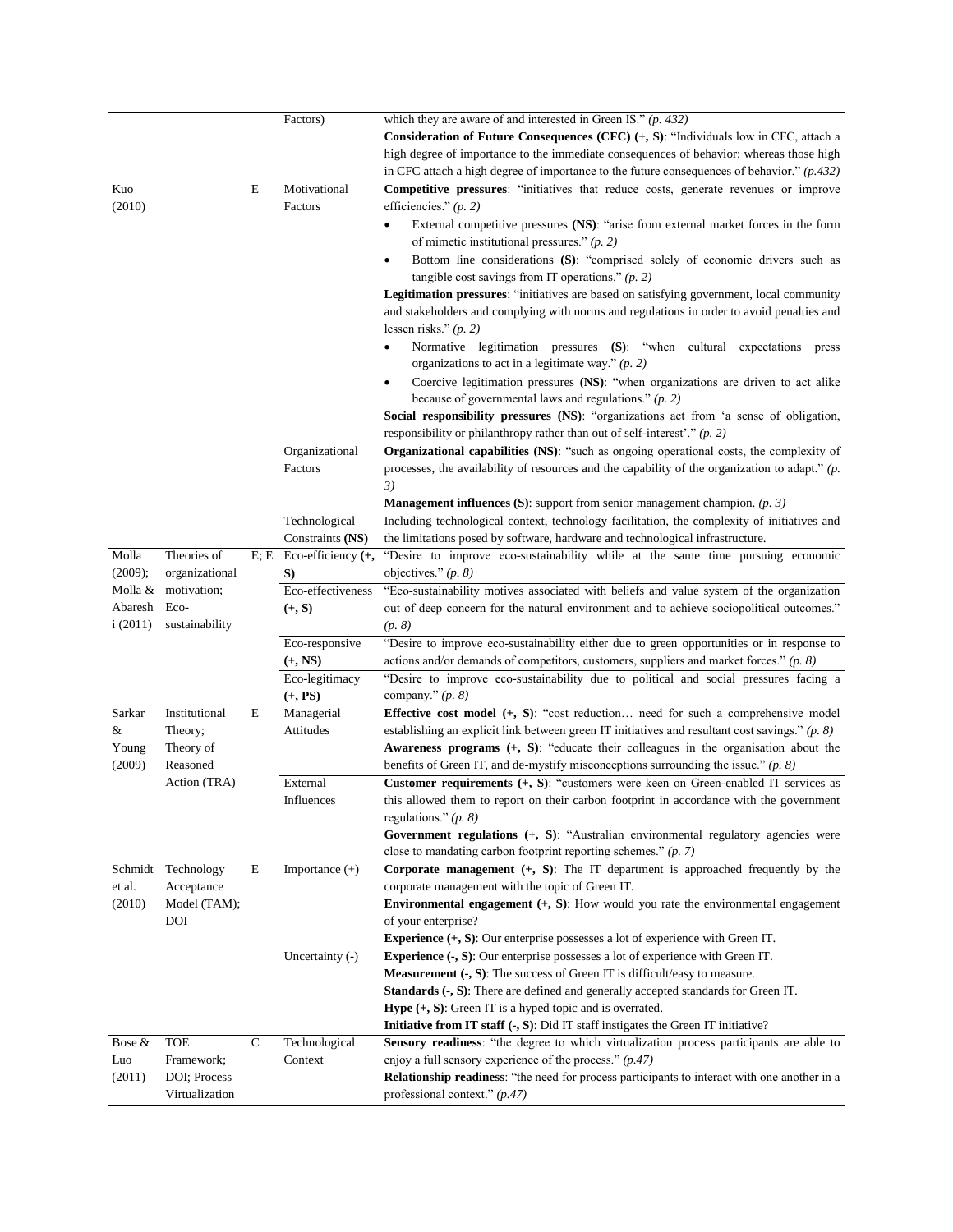|         | Theory (PVT)   |              |                  | Synchronism readiness: "the degree to which the activities that make up a process need to           |
|---------|----------------|--------------|------------------|-----------------------------------------------------------------------------------------------------|
|         |                |              |                  | occur quickly with minimum delay." $(p.47)$                                                         |
|         |                |              |                  | <b>Identification and control readiness</b> : "the degree to which the process requires unique      |
|         |                |              |                  | identification of process participants and the ability to exert control over/influence their        |
|         |                |              |                  | behavior." $(p.47)$                                                                                 |
|         |                |              | Organizational   | Champion Support: "a management-level person (e.g., CEO) who recognizes the                         |
|         |                |              | Context          | usefulness of an idea to the organization and leads authority and resources for innovation          |
|         |                |              |                  | throughout its development and implementation." $(p.48)$                                            |
|         |                |              |                  | Resource Commitment: "the commitment of financial resources to Green IT as a                        |
|         |                |              |                  | proportion of total organizational resources." $(p.48)$                                             |
|         |                |              |                  | Firm Size: "the number of employees in the organization." $(p.48)$                                  |
|         |                |              | Environmental    | Regulatory support: "supportive government or state policies and/or legislation on the              |
|         |                |              | Context          | state-wide or national level can help organizations achieve their Green IT aims." $(p. 49)$         |
|         |                |              |                  | <b>Competition intensity</b> : "the degree that the company is affected by competitors in the       |
|         |                |              |                  | market." $(p.49)$                                                                                   |
| Lei &   | Institutional  | C            | Institutional    | "Mimetic pressure refers to pressure that drives an organization to imitate the actions and         |
| Ngai    | Theory;        |              | Perspective      | practices of others perceived to be similar to the organization." $(p. 3)$                          |
| (2012)  | Organizational |              |                  | "Coercive pressure is the force that subjects an organization to comply with law and                |
|         | Information    |              |                  | regulations." $(p.3)$                                                                               |
|         | Processing     |              |                  | "Normative pressure refers to the expectations from the stakeholders in the same social             |
|         | Theory;        |              |                  | network forcing the organization to take legitimate actions." $(p, 4)$                              |
|         |                |              | Information      | Environmental Uncertainty: "information shortage on the environment that surrounds an               |
|         |                |              | Processing       | organization, resulting in difficulties in predicting external changes and evaluating               |
|         |                |              | Theory           | organizational actions." $(p, 2)$                                                                   |
|         |                |              | Organizational   | "Operational slack refers to the operational resources of an organization that are unused           |
|         |                |              | Resources        | or under-utilized." $(p, 3)$                                                                        |
|         |                |              |                  | " <b>Human resource slack</b> refers to human resources that are skilled and specialized." $(p, 3)$ |
|         |                |              |                  | "Financial slack refers to excess financial resources for the maintenance of the operations         |
|         |                |              |                  | of an organization." $(p, 3)$                                                                       |
| Lei $&$ | Norm           | $\mathsf{C}$ | Personal Norm    | "Refers to an organizational decision maker's self-set standard on the relationship between         |
| Ngai    | Activation     |              |                  | business and natural environment." $(p. 4)$                                                         |
|         |                |              |                  |                                                                                                     |
| (2014)  | Model          |              | Competitive      | "The expected level of economic and environmental benefits of Green IT adoption." $(p. 5)$          |
|         |                |              | Advantage        |                                                                                                     |
|         |                |              | Managerial       | "Managerial interpretation may serve as norm activator/de-activator. Decision makers'               |
|         |                |              | Interpretation   | managerial interpretation on environmental preservation can either be interpreted as a              |
|         |                |              | (moderator)      | threat or an opportunity." $(p. 5)$                                                                 |
| Molla   | <b>TOE</b>     | C            | Green IT Context | Technological context: "Green IT is likely to flourish in organisations that have large             |
| (2008)  | Framework;     |              |                  | installed IT assets." $(p. 663)$                                                                    |
|         | Perceived E-   |              |                  | <b>Organisational context:</b> "refers to the descriptive properties of a business such as sector,  |
|         | readiness      |              |                  | size and corporate citizenship." $(p. 663)$                                                         |
|         | Model          |              |                  | <b>Environmental context</b> : "the regulatory environment is a critical factor in creating the     |
|         | (PERM)         |              |                  | conducive and permissive environment for encouraging the use of some Green IT                       |
|         |                |              |                  | technologies." $(p. 664)$                                                                           |
|         |                |              | Green IT Drivers | "Economic driver refers to the need for greater IT efficiency and the pursuit of tangible           |
|         |                |              |                  | cost savings from IT operations." $(p. 662)$                                                        |
|         |                |              |                  | "Regulatory driver refers to the pursuit of legitimacy within the wider social context." $(p$ .     |
|         |                |              |                  | 663)                                                                                                |
|         |                |              |                  | <b>Ethical driver</b> refers to the pursuit of socially responsible business practices and good     |
|         |                |              |                  | corporate citizenship." $(p. 663)$                                                                  |
|         |                |              | Green IT         | Perceived organisational Green IT readiness: describes the awareness, commitment and                |
|         |                |              | Readiness        | resources of a firm relevant to Green IT.                                                           |
|         |                |              |                  | Perceived value network Green IT readiness: refers to the readiness of a firm's                     |
|         |                |              |                  | suppliers, competitors, investors, partners and customers for Green IT.                             |
|         |                |              |                  | Perceived Institutional Green IT Readiness: refers to business's assessment of the                  |
|         |                |              |                  | readiness of these institutional forces, which refer to both formal entities such as                |
|         |                |              |                  | government and professional associations and informal norms and practices.                          |
| Nedbal, | <b>TOE</b>     | $\mathsf C$  | Technological    | <b>Technical compatibility</b> : "an innovation's compatibility with existing systems [],           |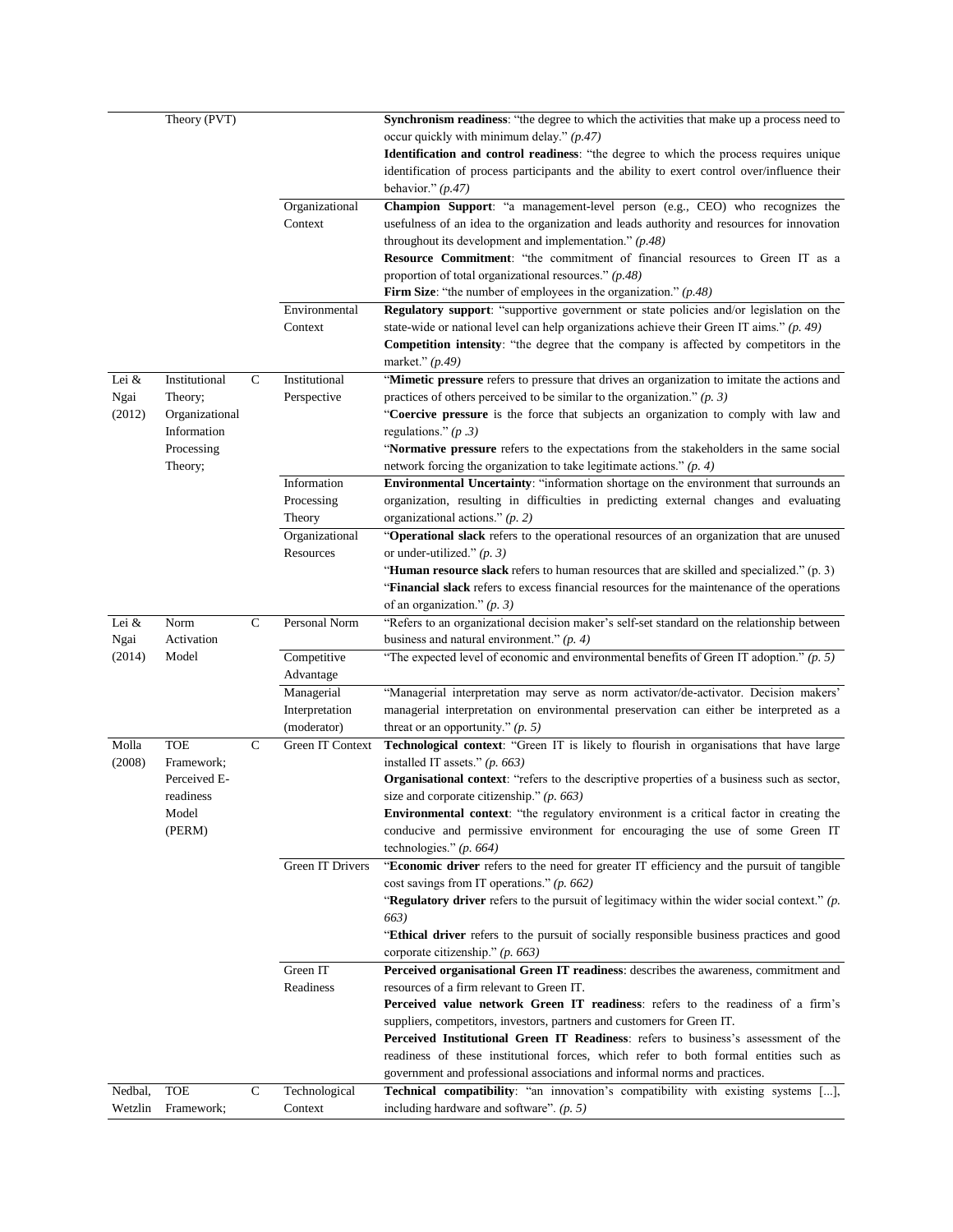| ger,            | DOI: Process                     |   |                 | <b>Perceived complexity:</b> perceived difficult to use outsourcing solution. $(p, 5)$             |  |  |  |
|-----------------|----------------------------------|---|-----------------|----------------------------------------------------------------------------------------------------|--|--|--|
| Auinger         | Virtualization<br>Organizational |   |                 | <b>Top management support:</b> same as <i>champion support</i> in Bose & Luo (2011).               |  |  |  |
| &               | Theory (PVT)<br>Context          |   |                 | <b>Transaction costs:</b> "organizations weigh the internal transaction costs against the external |  |  |  |
| Wagner          |                                  |   |                 | transaction costs before they decide whether or not to keep certain business processes in-         |  |  |  |
| (2011)          |                                  |   |                 | house, or to outsource the processes." $(p, 6)$                                                    |  |  |  |
|                 |                                  |   |                 | <b>Size:</b> same as <i>firm size</i> in Bose & Luo $(2011)$ .                                     |  |  |  |
|                 |                                  |   | Environmental   | <b>Regulatory support:</b> same as <i>regulatory support</i> in Bose & Luo (2011).                 |  |  |  |
|                 |                                  |   | Context         | <b>Competition intensity</b> : same as <i>competition intensity</i> in Bose & Luo (2011).          |  |  |  |
| Simmon          | RBV:                             | C | Environmental   | "The concern that a firm has for its social obligations and values" $(p, 7)$ , such as Green IT    |  |  |  |
| $ds \&$         | Advanced                         |   |                 | properties (energy usage; material toxicity and recyclability), social responsibility              |  |  |  |
| <b>Bhattach</b> | Model of                         |   |                 | pressures (from employees), eco-effectiveness, eco-efficiency.                                     |  |  |  |
| erjee           | Corporate                        |   | Economic/       | "Potential for ecological responsiveness to improve long-term profitability" $(p, 7)$ , such as    |  |  |  |
| (2014)          | Ecological                       |   | Competitiveness | cost reduction, differentiation, adaptability to changing contexts, eco-efficiency.                |  |  |  |
|                 | Responsivenes                    |   | Legitimation    | "The desire of a firm to improve the appropriateness of its actions within an established set      |  |  |  |
|                 | s                                |   |                 | of regulations, norms, values, or beliefs" $(p, 7)$                                                |  |  |  |

**Table 1**: Extant Studies of Organizational adoption of Green IT

### **3.2 Taxonomy of Predictors of Green IT Adoption**

Technology-Organization-Environment (TOE) framework was developed by Depietro, Wiarda and Fleischer (1990). Based on this framework, three dimensions (technological, organizational and environmental contexts) affect the adoption of technological innovations. Technological context focuses on both the internal and external technologies relevant to the firm. It includes current practices and equipment internal to the firm, as well as the available technologies external to the firm (Hage, 1980). Organizational context describes common organizational attributes which facilitate/constrain innovation adoption. Environmental context, differing from natural environment (Angeles, 2013), refers to the arena where a firm conducts its business. It reflects that the firm is surrounded by multiple stakeholders (such as competitors, suppliers, customers, the government, etc.) who determine the firm's need for innovation, ability to acquire resources for pursuing innovation, and capability for actually deploying it.

In this paper, we adopt TOE framework to categorize the predictors identified in previous studies for two reasons. First, TOE framework has been validated in the past for its theoretical strength and empirical support in investigating the adoptions of various forms of innovations (Aboelmaged, 2014; Oliveira & Martins, 2011) and technologies such as E-commerce (Zhu & Kraemer, 2005); CRM (Ramdani, Chevers, & Williams, 2013); knowledge management systems (KMS) (Lee, Wang, Lim, & Peng, 2009); enterprise resource planning (ERP) (Pan & Jang, 2008); open systems (Chau & Tam, 1997). Second, and more importantly, instead of offering concrete set of factors that affect technology adoption, TOE framework provides taxonomy for classifying adoption predictors (Ven & Verelst, 2011), which is consistent with the purpose of this paper.

| <b>Study</b>         | <b>Technology</b>                 | Organization                           | <b>Environment</b>                               |
|----------------------|-----------------------------------|----------------------------------------|--------------------------------------------------|
| Bose & Luo $(2011)$  | <b>Sensory Readiness:</b>         | <b>Champion Support</b> ; Resource     | <b>Regulatory Support; Competition Intensity</b> |
|                      | <b>Relationship Readiness:</b>    | Commitment; Firm Size                  |                                                  |
|                      | Synchronism Readiness;            |                                        |                                                  |
|                      | <b>Identification and Control</b> |                                        |                                                  |
|                      | <b>Readiness</b>                  |                                        |                                                  |
| Cai et al. (2013)    | Perceived Complexity              | <b>Cost Reduction: Differentiation</b> | <b>Public Concerns: Regulatory Forces</b>        |
| Nedbal et al. (2011) | <b>Technical Compatibility:</b>   | Top Management Support; Transaction    | <b>Regulatory Support; Competition Intensity</b> |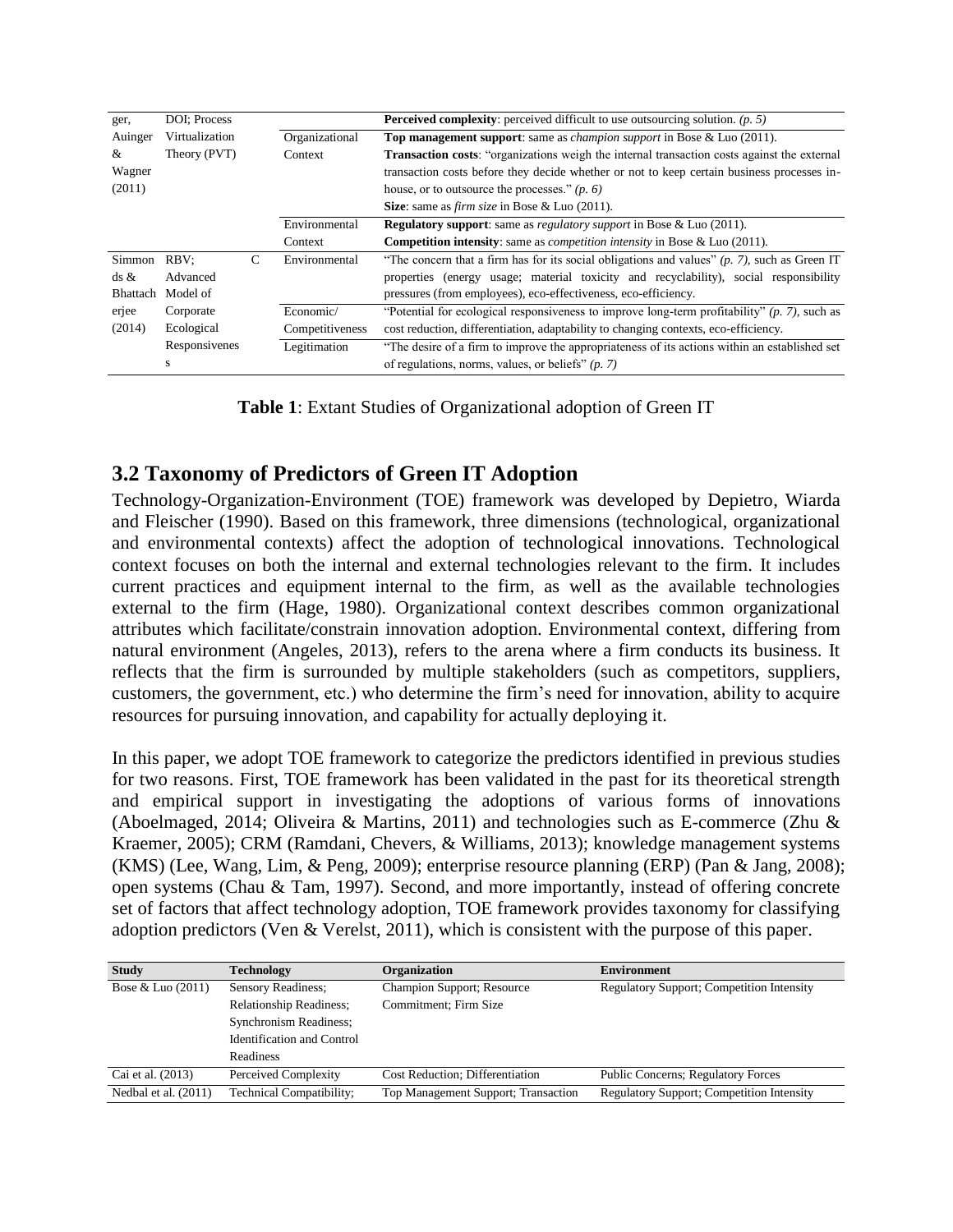|                                          | Perceived Complexity             | Costs: Size                                                                                                       |                                                                                                                                                                                                                             |
|------------------------------------------|----------------------------------|-------------------------------------------------------------------------------------------------------------------|-----------------------------------------------------------------------------------------------------------------------------------------------------------------------------------------------------------------------------|
| Kuo (2010)                               | <b>Technological Constraints</b> | Organizational Capabilities; Management<br><b>Influences</b>                                                      | Competitive Pressures (External competitive<br>pressures; Bottom line considerations);<br>Legitimation Pressures (Normative legitimation<br>pressures; Coercive legitimation pressures;<br>Social responsibility pressures) |
| Gholami et al. (2013)                    |                                  | Attitude; Consideration of Future<br>Consequences                                                                 | Coercive Pressure; Mimetic Pressure                                                                                                                                                                                         |
| Lei & Ngai (2012)                        |                                  | Organizational Resources (Operational<br>slack; Human resource slack; Financial<br>slack)                         | Institutional Perspective (Normative pressure;<br>Coercive pressure; Mimetic pressure);<br><b>Environmental Uncertainty</b>                                                                                                 |
| Molla (2008)                             |                                  | Technological Context; Organisational<br>Context: Economic Driver: Perceived<br>Organisational Green IT readiness | Regulatory Driver; Environmental Context<br>Ethical Driver: Perceived Value Network Green<br>IT Readiness; Perceived Institutional Green IT<br>Readiness                                                                    |
| Molla (2009); Molla<br>& Abareshi (2011) |                                  | Eco-efficiency; Eco-effectiveness                                                                                 | Eco-responsive; Eco-legitimacy                                                                                                                                                                                              |
| Sarkar & Young<br>(2009)                 |                                  | Managerial Attitudes (Effective cost<br>model; Awareness programs)                                                | External Influences (Customer requirements;<br>Government regulations)                                                                                                                                                      |
| Schmidt et al. (2010)                    |                                  | Corporate Management; Environmental<br>Engagement; Experience; Initiative from<br><b>IT Staff</b>                 | Measurement; Standards; Hype                                                                                                                                                                                                |
| Simmonds $&$<br>Bhattacherjee (2014)     |                                  | Environmental; Economic                                                                                           | Legitimation                                                                                                                                                                                                                |
| Chen et al. (2009)                       |                                  |                                                                                                                   | Frequency-Based Imitation; Outcome-Based<br>Imitation; Imposition-Based Coercion;<br><b>Inducement-Based Coercion</b>                                                                                                       |
| Lei & Ngai (2014)                        |                                  | Personal Norm; Competitive Advantage<br>of Green IT; Managerial Interpretation<br>(Moderator)                     |                                                                                                                                                                                                                             |

**Table 2**: Taxonomy of extant predictors based on TOE framework

### **4. Discussion and Recommendation**

*Predictors of Green IT adoption: a broad list with emphases*

For organizational adoption of Green IT, although a broad list of predictors has been proposed by researchers, no consensus has reached. In spite of this, several predictors have received more attention. Among them, top management support (or champion support, management influence, managerial attitude, managerial interpretation) has been identified to be positively related with Green IT adoption by approximately half of the studies identified (see Table 1). Economic benefit (or cost reduction, eco-efficiency, bottom line considerations) has been consistently confirmed to be positively related with Green IT adoption as well. Regulatory force (or imposition-based coercion, coercive pressure, government regulations) has been included by 12 (out of 14) studies as a positive predictor of Green IT adoption. Among extant predictors, although some have been tested empirically while others have not, there seems to be that no one is intrinsically better than others. For specific research, the choice of predictors should be made based on research objective, research context and the characteristics of green information technology addressed in the research.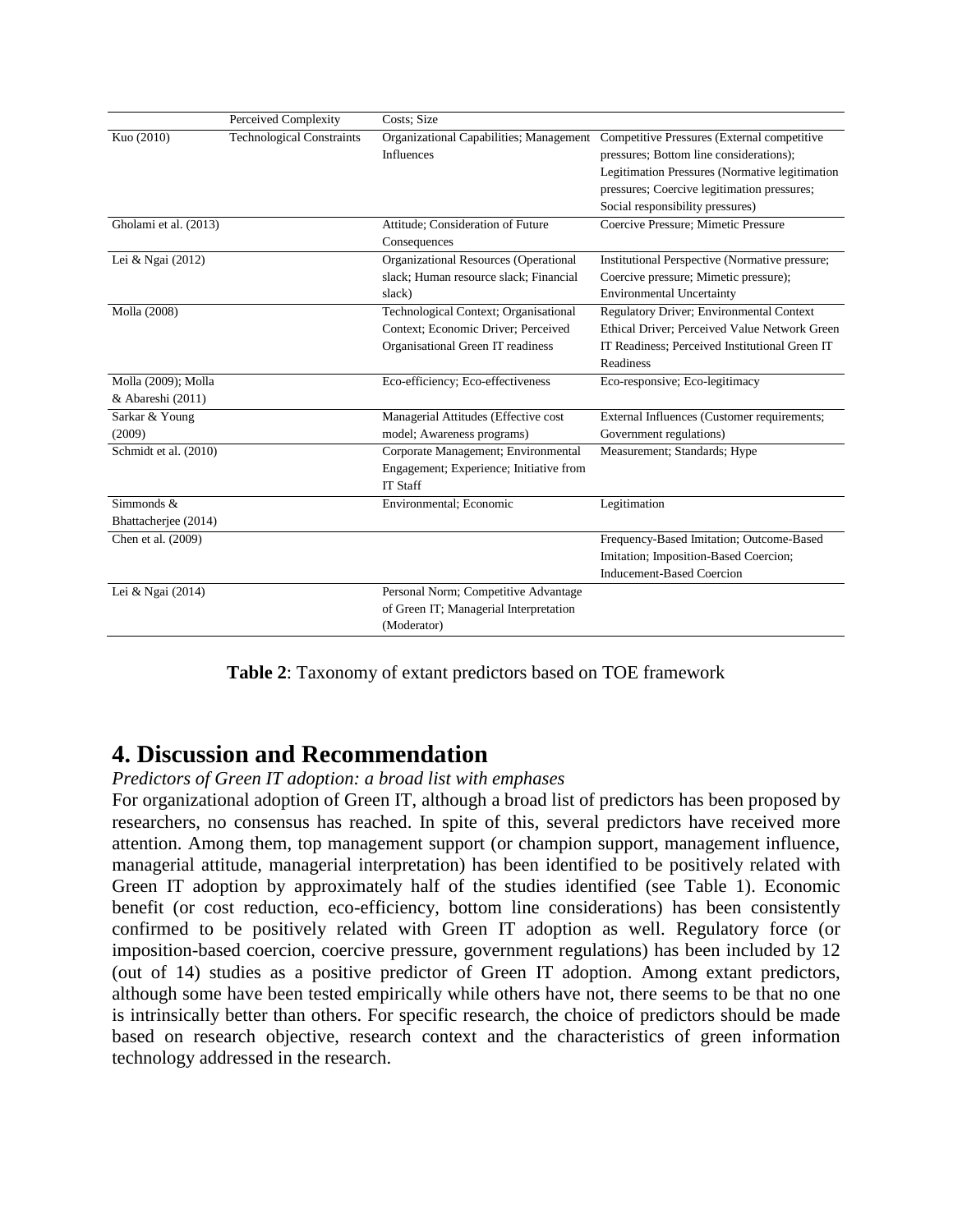#### *The "T" of T-O-E needs more attention*

While organizational and environmental contexts received much attention, technological context seemed to be overlooked. Of the 14 studies identified, only 4 included technological context in their research model. As such researchers should pay more attention on technological context. Green IT is a broad concept, within which there are numerous technologies, such as e-commerce, virtualization, smart grid and cloud computing. From practical perspective, specific characteristics of different technologies should be considered as potential predictors of Green IT adoption so that the research results could be more informative and meaningful. From research perspective, including such characteristics could provide us with a broader theoretical foundation for studying Green IT adoption. For example, in Bose & Luo's (2011) study of Green IT initiatives via virtualization, the process-virtualization-theory (PVT) was used as one of the theoretical foundation. Based on PVT and characteristics of virtualization, they proposed four technological predictors (see table 1). These four predictors may not be appropriate for adoption of other Green IT but they are important for predicting adoption of virtualization. Future research should pay more attention to the effect of technological characteristics on Green IT adoption.

#### *Adapting TOE framework for future research*

Although TOE framework has provided an appropriate taxonomy for categorizing the predictors of Green IT adoption, not all predictors can be embedded in TOE framework. In this paper, we treated natural environmental concern as the eco-responsive of organization and categorized it in organization context of TOE framework, however, such dispose would possibly raise some questions such as "where are the 'green' motivations of Green IT adoption?" Thus, it may be more useful and clear to adopt an adaptive TOE framework (TOEE: technology, organization, environment and ecological environment) in future research.

#### *T-O-E: From independent to interdependent*

In past IT adoption studies, three contexts of TOE framework have been treated independently. The assumption needs to be challenged. For example, top management support (organizational context) could be negatively impacted by technological constraint (technological context) and positively impacted by coercive and mimetic pressure (environmental context) (Gholami et al., 2013). Firms with sophisticated IS infrastructure and available IS expertise are more likely to implement technological innovation (Zhu & Kraemer, 2005) because such organizations have low perceived technological complexity. In-depth discussion would be beyond the scope of this study. In future, researchers should consider the interdependent relationships in TOE framework.

#### *Broaden theoretical foundation through the lens of decision making*

Although, in this paper, we only introduced the TOE Framework which is at organizational level, it does not mean that theories at individual level cannot be used to explain organizational adoption of Green IT. Inherently, whether to adopt Green IT is a decision to be made. Therefore, the decision makers' acceptance of Green IT would be a crucial predictor of organizational adoption of Green IT. As shown above, top management support is one of the important predictors of Green It adoption. In decision making context, top management support could be viewed as decision makers' acceptance of Green IT. Furthermore, the "perceived complexity" and "technological benefits" are consistent with "the ease of use" and "the usefulness" in TAM, respectively. Although previous studies tended to employ theories at organizational level, in future, researchers could make use of theories at individual level to explain Green IT adoption.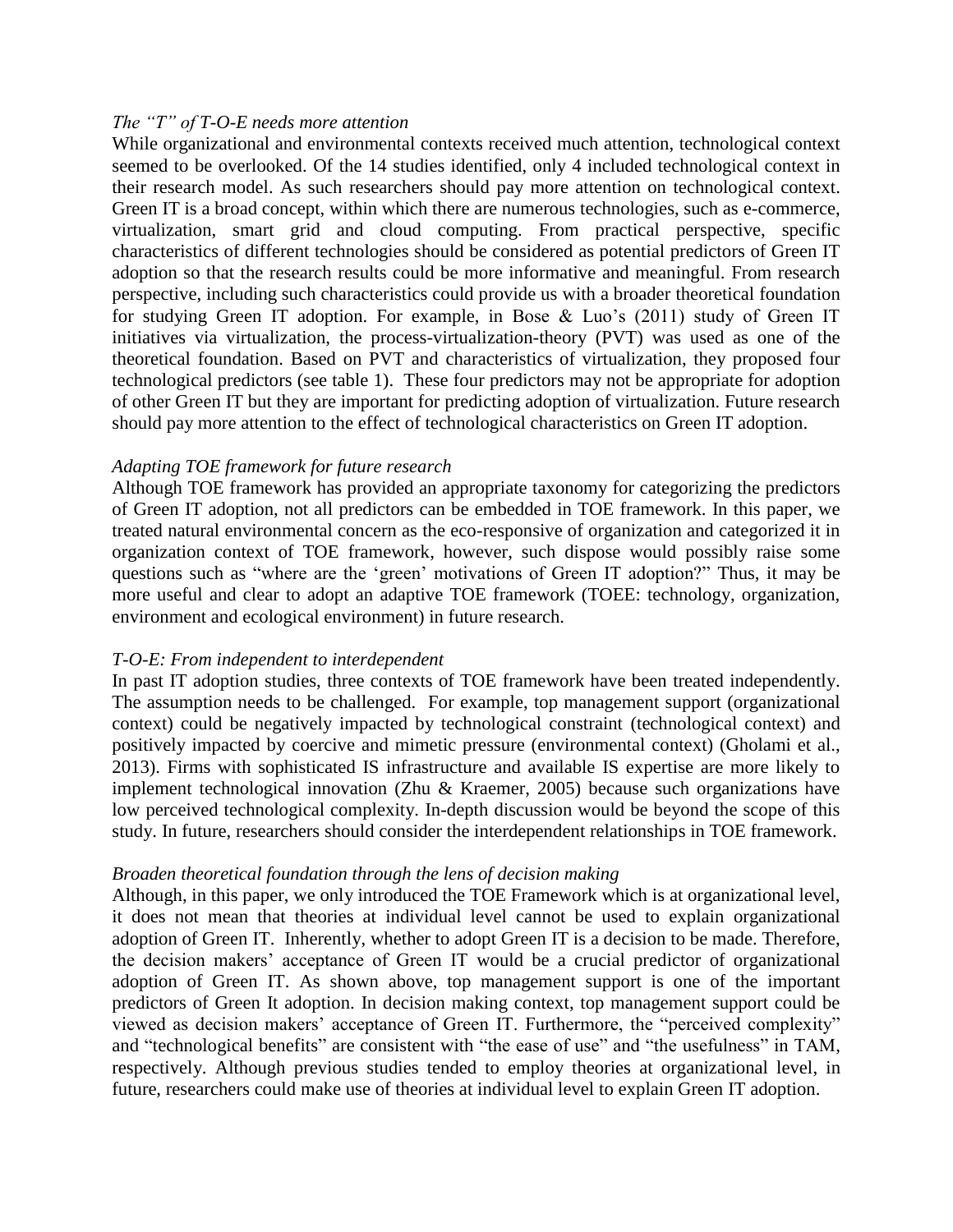# **5. Conclusion**

Green IT is becoming one of popular research areas in IS field. Among the related questions, understanding why organizations adopt Green IT is critical. This study contributes to Green IT research by providing a comprehensive review and categorization of publications in IS journals and conference proceedings and by suggesting several important areas and directions for future researches. Specifically, the study reviewed predictors identified in 14 papers on Green IT adoption and categorized them based on the TOE framework. As stated above, we made several observations and discoveries based on data collected. The paper is, however, limited by the small sample size and the inadequate organizational information due to the limitation of the research scope. Future studies could address these limitations.

# *Reference*

- Aboelmaged, M. G. (2014) "Predicting e-readiness at firm-level: An analysis of technological, organizational and environmental (TOE) effects on e-maintenance readiness in manufacturing firms", *International Journal of Information Management*, (34)5, pp. 639- 651.
- Angeles, R. (2013) "7G's Environmental initiative through the lens of the technologyorganization-environment (TOE) framework", *Computer Technology and Application*, (4)1, pp. 39-68.
- Bose, R. and X. Luo (2011) "Integrative framework for assessing firms' potential to undertake Green IT initiatives via virtualization–A theoretical perspective", *The Journal of Strategic Information Systems*, (20)1, pp. 38-54.
- Brooks, S., Wang, X. and S. Sarker (2010) "Unpacking Green IT: A review of the existing literature", *AMCIS 2010 Proceedings*, Paper 398. http://aisel.aisnet.org/amcis2010/398
- Butler, T. (2011) "Compliance with institutional imperatives on environmental sustainability: Building theory on the role of green IS", *The Journal of Strategic Information Systems*, (20)1, pp. 6-26.
- Cai, S., Chen, X. and I. Bose (2013) "Exploring the role of IT for environmental sustainability in China: An empirical analysis", *International Journal of Production Economics*, (146)2, pp. 491-500.
- Chau, P. Y. K. and K. Y. Tam (1997) "Factors affecting the adoption of open systems: An exploratory study", *MIS Quarterly*, (21)1, pp. 1-24.
- Chen, A. J., Watson, R. T., Boudreau, M. C. and E. Karahanna (2009) Organizational adoption of Green IS & IT: An institutional perspective. *ICIS 2009 Proceedings*, Paper 142. http://aisel.aisnet.org/icis2009/142
- Dedrick, J. (2010) "Green IS: Concepts and issues for information systems research", *Communications of the Association for Information Systems*, (27)1, pp. 173-184.
- Depietro, R., E. Wiarda, M. Fleischer (1990) "The context for change: organization, technology and environment" in Tornatzky L. G., Fleischer M. and A. K. Chakrabarti (eds.) *The Processes of Technological Innovation*, Lexington: Lexington Books, pp. 151-175.
- Elkington, J. (1994) "Towards the suitable corporation: Win-win-win business strategies for sustainable development", *California Management Review*, (36)2, pp. 90-100.
- Elliot, S. (2007) "Environmentally sustainable ICT: A critical topic for IS research?" *PACIS 2007 Proceedings*, Paper 114. http://aisel.aisnet.org/pacis2007/114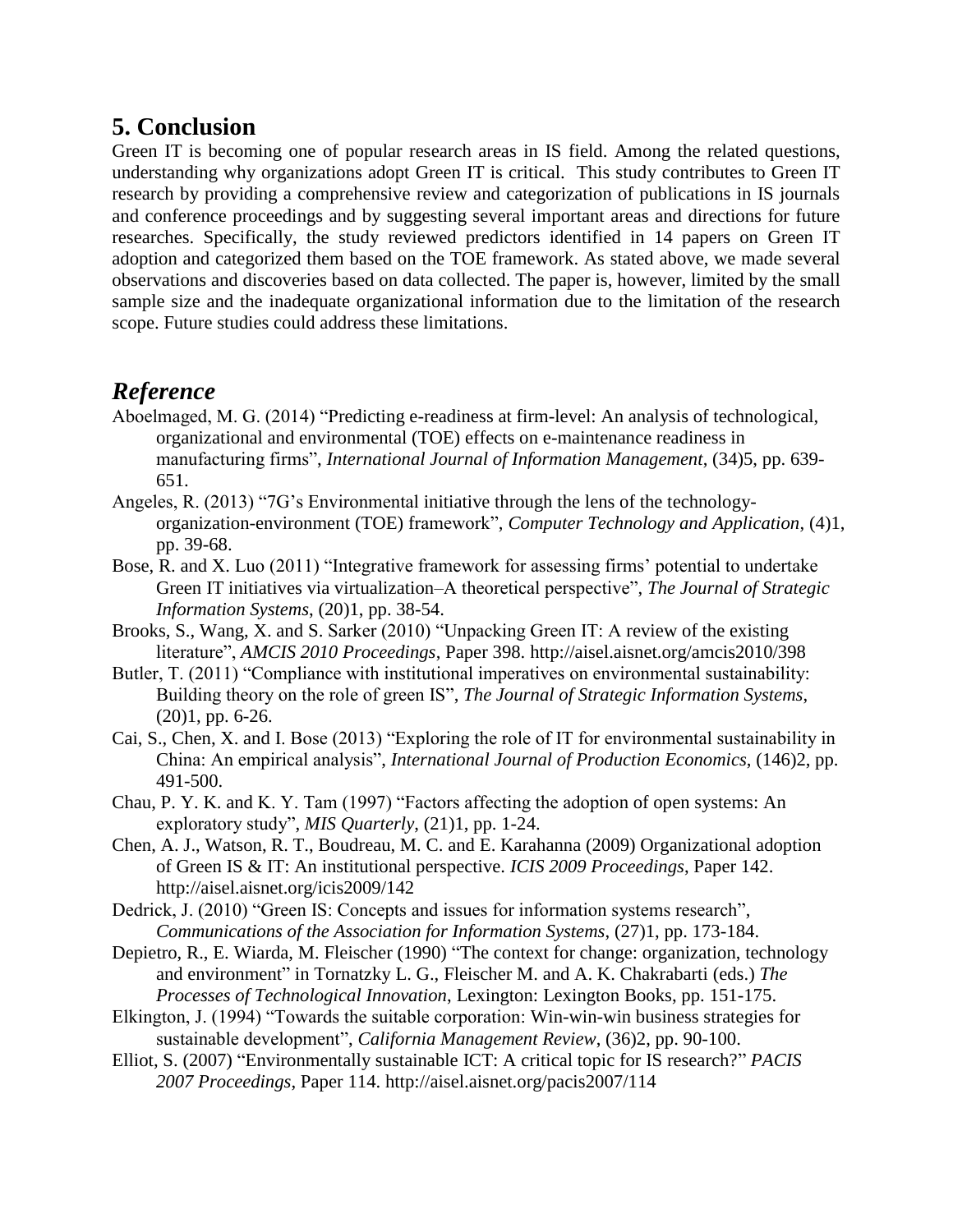- Elliot, S. (2011) "Transdisciplinary perspectives on environmental sustainability: A resource base and framework for IT-enabled business transformation", *MIS Quarterly*, (35)1, pp. 197-236.
- Erek, K., Loeser, F., Schmidt, N. H., Zarnekow, R. and L. M. Kolbe (2011) "Green IT strategies: A case study-based framework for aligning green IT with competitive environmental strategies", *PACIS 2011 Proceedings*, Paper 59. http://aisel.aisnet.org/pacis2011/59
- Faucheux, S. and I. Nicolaï (2011) "IT for green and green IT: A proposed typology of ecoinnovation", *Ecological Economics*, (70)11, pp. 2020-2027.
- Gholami, R., Sulaiman, A. B., Ramayah, T. and A. Molla (2013) "Senior managers' perception on green information systems (IS) adoption and environmental performance: Results from a field survey", *Information & Management*, (50)7, pp. 431-438.
- Hage, J. (1980) *Theories of organizations: Form, process, and transformation,* New York: Wiley.
- IBM (2008) *Enterprise of the future: Global CEO study*. Somers NY: IBM Corporation.
- Jenkin, T. A., Webster, J. and L. McShane (2011) "An agenda for 'Green' information technology and systems research", *Information and Organization*, (21)1, pp. 17-40.
- Kuo, B. N. (2010) "Organizational Green IT: It seems the bottom line rules", *AMCIS 2010 Proceedings*, Paper 99. http://aisel.aisnet.org/amcis2010/99
- Lee, O. K., Wang, M., Lim, K. H. and Z. Peng (2009) "Knowledge management systems diffusion in Chinese enterprises: A multistage approach using the technology– organization–environment framework", *Journal of Global Information Management*, (17)1, pp. 70-84.
- Lei, C. F. and E. W. T. Ngai (2012) "Green IS assimilation: A theoretical framework and research agenda", *AMCIS 2012 Proceedings*, Paper 2. http://aisel.aisnet.org/amcis2012/proceedings/GreenIS/2
- Lei, C. F. and E. W. T. Ngai (2013) "Green IT adoption: An academic review of literature", *PACIS 2013 Proceedings*, Paper 95. http://aisel.aisnet.org/pacis2013/95
- Lei, C. F. and E. W. T. Ngai (2014) "A research agenda on managerial intention to Green IT adoption: From norm activation perspective", *PACIS 2014 Proceedings*, Paper 242. <http://aisel.aisnet.org/pacis2014/242>
- McKinsey Global Survey (2009) "Tackling sociopolitical issues in hard times", *McKinsey Quarterly*, 21 (November), pp. 1-7.
- Molla, A. (2008) "GITAM: A model for the adoption of Green IT", *ACIS 2008 Proceedings*, Paper 64. http://aisel.aisnet.org/acis2008/64
- Molla, A. (2009) "Organizational motivations for Green IT: Exploring Green IT matrix and motivation models", *PACIS 2009 Proceedings*, Paper 13. http://aisel.aisnet.org/pacis2009/13
- Molla, A. and A. Abareshi (2011) "Green IT adoption: A motivational perspective", *PACIS 2011 Proceedings*, Paper 137. http://aisel.aisnet.org/pacis2011/137
- Molla, A., Cooper, V. and S. Pittayachawan (2011) "The green IT readiness (G-readiness) of organizations: An exploratory analysis of a construct and instrument", *Communications of the Association for Information Systems*, (29)1, pp. 67-96.
- Murugesan, S. (2008) "Harnessing Green IT: Principles and practices", *IT Professional*, (10)1, pp. 24-33.
- Nedbal, D., Wetzlinger, W., Auinger, A. and G. Wagner (2011) "Sustainable IS initialization through outsourcing: A theory-based approach", *AMCIS 2011 Proceedings*, Paper 255. http://aisel.aisnet.org/amcis2011\_submissions/255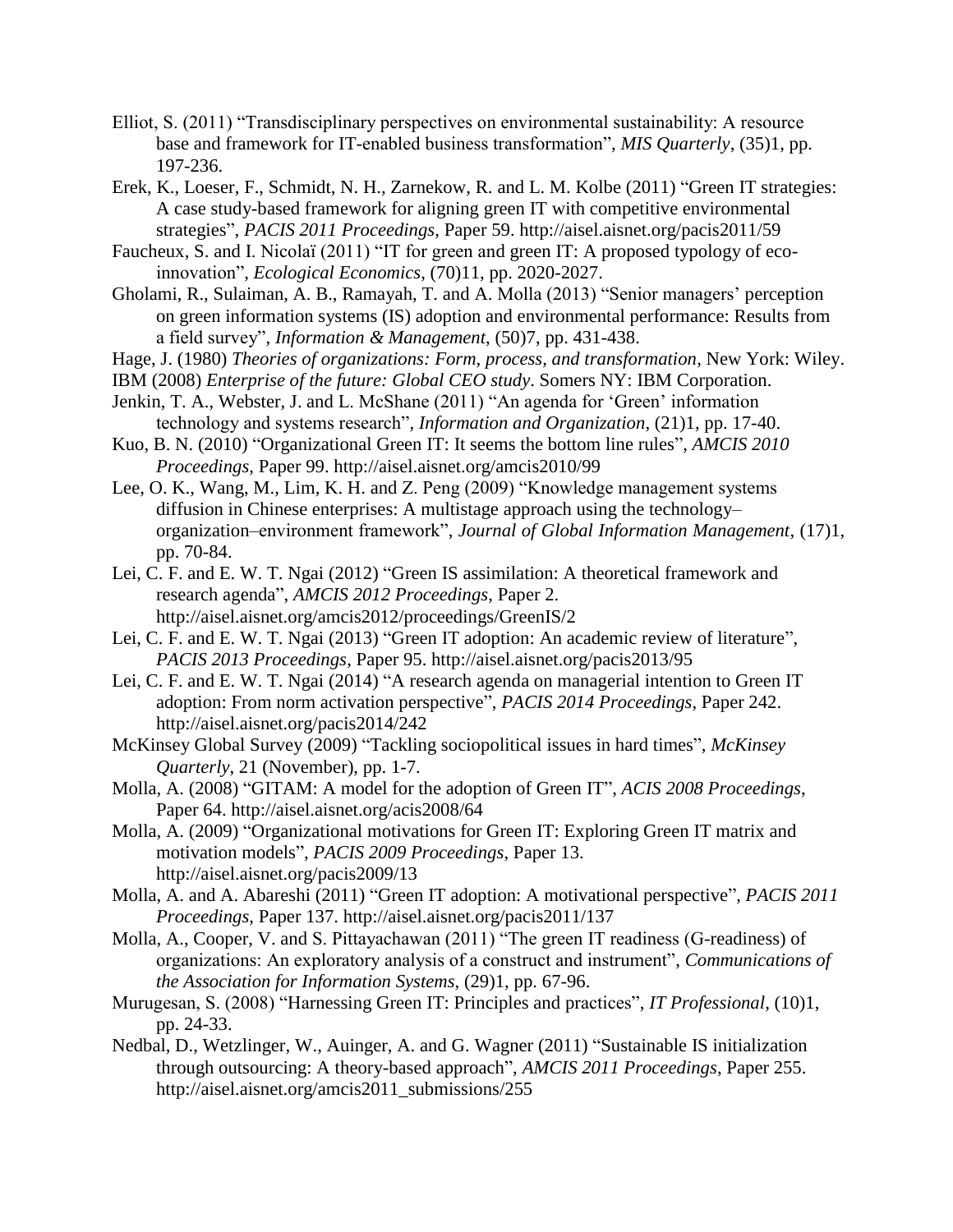- Oliveira, T. and M. F. Martins (2011) "Literature review of information technology adoption models at firm level", *The Electronic Journal Information Systems Evaluation*, (14)1, pp. 110-121.
- Pan, M. J. and W. Y. Jang (2008) "Determinants of the adoption of enterprise resource planning within the technology–organization–environment framework: Taiwan's communications industry", *Journal of Computer Information Systems*, (48)3, pp. 94-102.
- Ramdani, B., Chevers, D. and D. A. Williams (2013) "SMEs' adoption of enterprise applications: A technology-organisation-environment model", *Journal of Small Business and Enterprise Development*, (20)4, pp. 735-753.
- Sarkar, P. and L. Young (2009) "Managerial attitudes towards Green IT: An explorative study of policy drivers", *PACIS 2009 Proceedings*, Paper 95. http://aisel.aisnet.org/pacis2009/95
- Sayeed, L. and S. Gill (2009) "Implementation of Green IT: Implications for a dynamic resource", *AMCIS 2009 Proceedings*, Paper 381. http://aisel.aisnet.org/amcis2009/381
- Schmidt, N. H., Erek, K., Kolbe, L. M. and R. Zarnekow (2010) "Predictors of Green IT adoption: Implications from an empirical investigation", *AMCIS 2010 Proceedings*, Paper 367. http://aisel.aisnet.org/amcis2010/367
- Simmonds, D. M. and A. Bhattacherjee (2014) "Green IT adoption and sustainable value creation", Unpublished manuscript.
- Symantec Enterprise (2009) "Green IT regional data Global". Retrieved from: http://www.symantec.com/content/en/us/about/media/GreenIT\_2009.pdf
- Ven, K. and J. Verelst (2011) "An empirical investigation into the assimilation of open source server software", *Communications of the Association for Information Systems*, (28)1, pp. 117-140.
- Watson, R. T., Boudreau, M. and A. J. Chen (2010) "Information systems and environmentally sustainable development: Energy informatics and new directions for the IS community", *MIS Quarterly*, (34)1, pp. 23-38.
- Zhu, K. and K. L. Kraemer (2005) "Post-adoption variations in usage and value of e-business by organizations: Cross-country evidence from the retail industry", *Information Systems Research*, (16)1, pp. 61-84.

| <b>Citation</b>     | <b>Definition</b>                                                                                                       | <b>Terminology</b> |  |  |  |  |
|---------------------|-------------------------------------------------------------------------------------------------------------------------|--------------------|--|--|--|--|
| Bose & Luo $(2011)$ | "Green IT refers to the using of IT resources in an energy-efficient and cost-effective manner." $(p. 38)$              | Green IT           |  |  |  |  |
| Cai et al. (2013)   | "Green IT is the practice of designing, manufacturing, using and disposing of computer, servers and Green IT            |                    |  |  |  |  |
|                     | associated subsystems efficiently and effectively with minimal or no impact on the environment, with a IT for Green     |                    |  |  |  |  |
|                     | strong focus on improving energy efficiency and equipment utilization through steps such as designing                   |                    |  |  |  |  |
|                     | energy efficient chips, virtualization, reducing data center energy consumption, using renewable energy                 |                    |  |  |  |  |
|                     | to power data centers, and reducing electronic waste. <b>IT for green</b> is the use of information systems to          |                    |  |  |  |  |
|                     | enhance sustainability across the economy, with a focus on IT as a solution." ( <i>p.</i> 3)                            |                    |  |  |  |  |
| Chen et al. (2009)  | "Green IS & IT refers to IS & IT products (e.g., software that manages an organization's overall Green IS & IT          |                    |  |  |  |  |
|                     | emissions) and practices (e.g., disposal of IT equipment in an environmentally friendly way) that aims                  |                    |  |  |  |  |
|                     | to achieve pollution prevention, product stewardship, or sustainable development." $(p, 4)$                             |                    |  |  |  |  |
| Dedrick (2010)      | "Green IS refers to the use of information systems to achieve environmental objectives, while Green Green IS            |                    |  |  |  |  |
|                     | <b>IT</b> emphasizes reducing the environmental impacts of IT production and use." $(p. 173)$                           | Green IT           |  |  |  |  |
| Elliot (2007)       | "The design, production, operation and disposal of ICT and ICT-enabled products and services in a Environmentally       |                    |  |  |  |  |
|                     | manner that is not harmful and may be positively beneficial to the environment during the course of its sustainable ICT |                    |  |  |  |  |
|                     | whole-of-life." $(p. 107)$                                                                                              |                    |  |  |  |  |
| Elliot $(2011)$     | "Activities to minimize the negative impacts and maximize the positive impacts of human behavior on Environmental       |                    |  |  |  |  |
|                     | the environment through the design, production, application, operation, and disposal of IT and IT- sustainability of    |                    |  |  |  |  |

**Appendix 1**: Definitions of Green IT and Related Terminologies